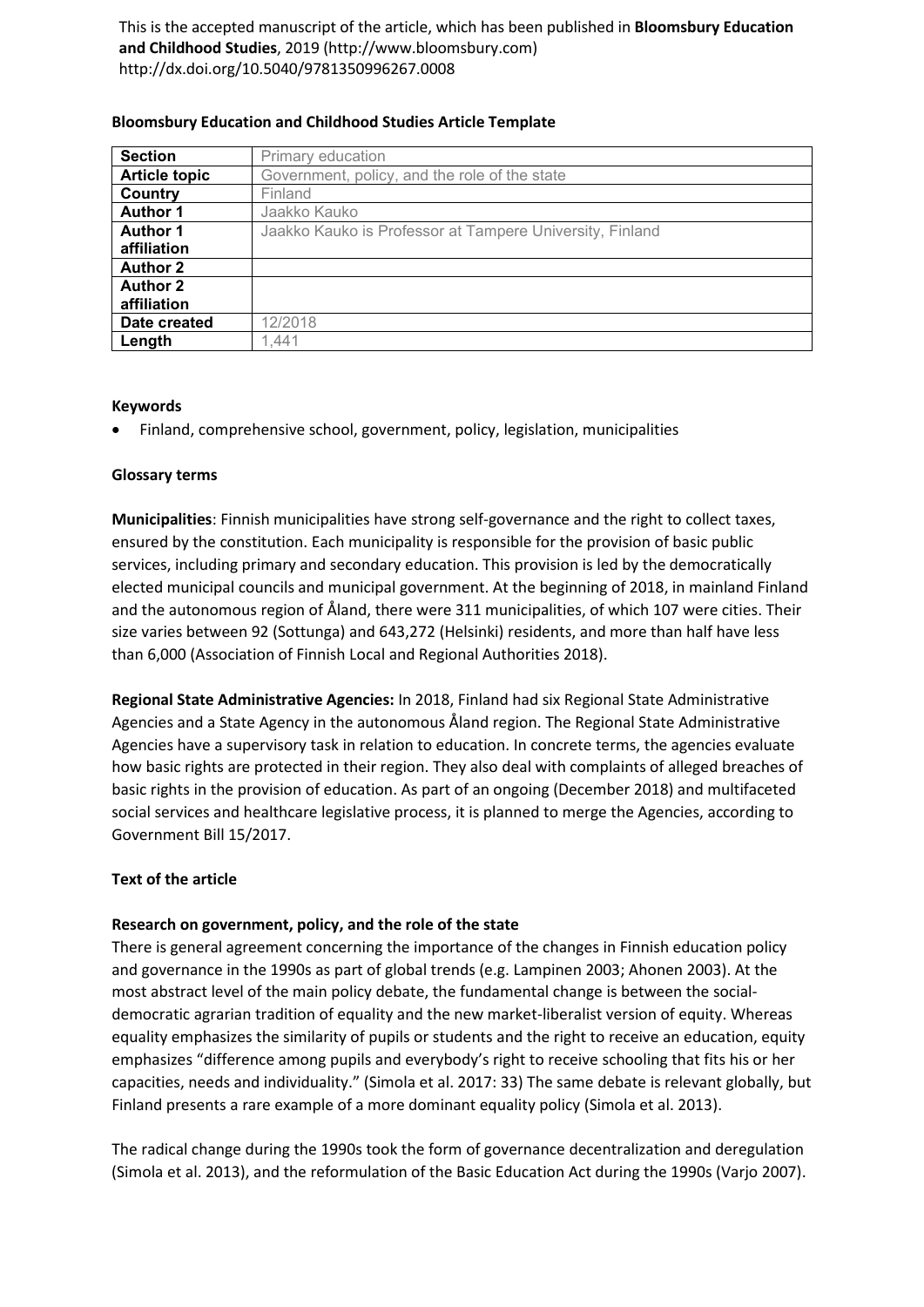The deregulatory change increased the autonomy of municipalities and intensified their role as the main providers of comprehensive education (*Laki peruskoululain muuttamisesta* 707/1992; *Kuntalaki* 365/1995). School inspections were gradually abolished (Varjo, Rinne, and Simola 2016) and financial control was delegated to the local level. However, the state remained in control of the total amount of lump-sum funding, which constitutes an important part of the municipal economy. School districts were abolished and the legislative restrictions for school choice were liberated, but in 1998 were tightened with a requirement to allocate pupils to a nearby school, travel to which was safe (Seppänen 2006: 66–71; Ahonen 2003: 180–192). Establishing new private schools became possible in 1991 on pedagogical grounds, and it was further eased on various ideological grounds (education philosophy, religion, or pedagogical method) (*Laki peruskoululain muuttamisesta* 169/1991; *Perusopetuslaki* 628/1998). All private providers require permission from the government, which has kept their total number marginal.

The inequalities stemming from implicit discourses or explicit policies are of research interest in the context of primary education: Examples include research on gender (Lahelma 2009), ethnic origin and religion (Riitaoja and Dervin 2014), special education (Pesonen et al. 2015), and sexuality (Lehtonen 2018). There is also a wide range of studies focusing on various current and long-term education policies such as digitalization (Saari and Säntti 2018) and the OECD's influence on education policy (Naumanen and Rinne 2008; Uljens and Rajakaltio 2017). A topical debate in research is the segregation of the comprehensive school due to school choice based on classes with a special emphasis (e.g. music-intensive classes), which also serves as a means to conduct school choice based on other grounds, reflecting social background (Seppänen et al. 2015; Kosunen 2016; Varjo et al. 2015). This phenomenon is more common in post-primary education, starting at lower secondary level (see Kosunen, Bernelius, and Seppänen 2016).

### **Policies**

The constitution guarantees free basic education for all and an equal place for Finnish and Swedish in the public service, including education. After the discursive and political changes in the 1990s described above, the Basic Education Act was revised. This version is still in effect, albeit with many amendments over the years. The Basic Education Act (628/1998) sets out the goal to "support pupils' growth into humanity and into ethically responsible membership of society and to provide them with knowledge and skills needed in life." Sections regulate issues such as the obligation of the municipalities to provide basic education, the limits within which private education provision is possible, different aspects of education (e.g. duration, language, rights questions in religious education, the curriculum process, requirements for special educational needs support), the requirement of education providers to evaluate their education and to submit to external evaluation, the working times and duration of the school year, and pupils' rights and duties. A government decree sets the frames of teaching hours for different subjects and the general aims of education (*Valtioneuvoston asetus perusopetuslaissa tarkoitetun opetuksen valtakunnallisista tavoitteista ja perusopetuksen tuntijaosta* 422/2012; 1435/2001), and Ministry decrees regulate more specific issues on teaching and working hours (e.g. how much teaching there is per year), pupil evaluation (e.g. grading scales) (*Perusopetusasetus* 852/1998), and the formal qualifications for teaching personnel (*Asetus opetustoimen henkilöstön kelpoisuusvaatimuksista* 1998/986). The principles for calculating the state share in basic education are based on population and local conditions, and articulated in law and statute (*Laki opetus- ja kulttuuritoimen rahoituksesta* 2009/1705; *Valtioneuvoston asetus opetus- ja kulttuuritoimen rahoituksesta* 1766/2009).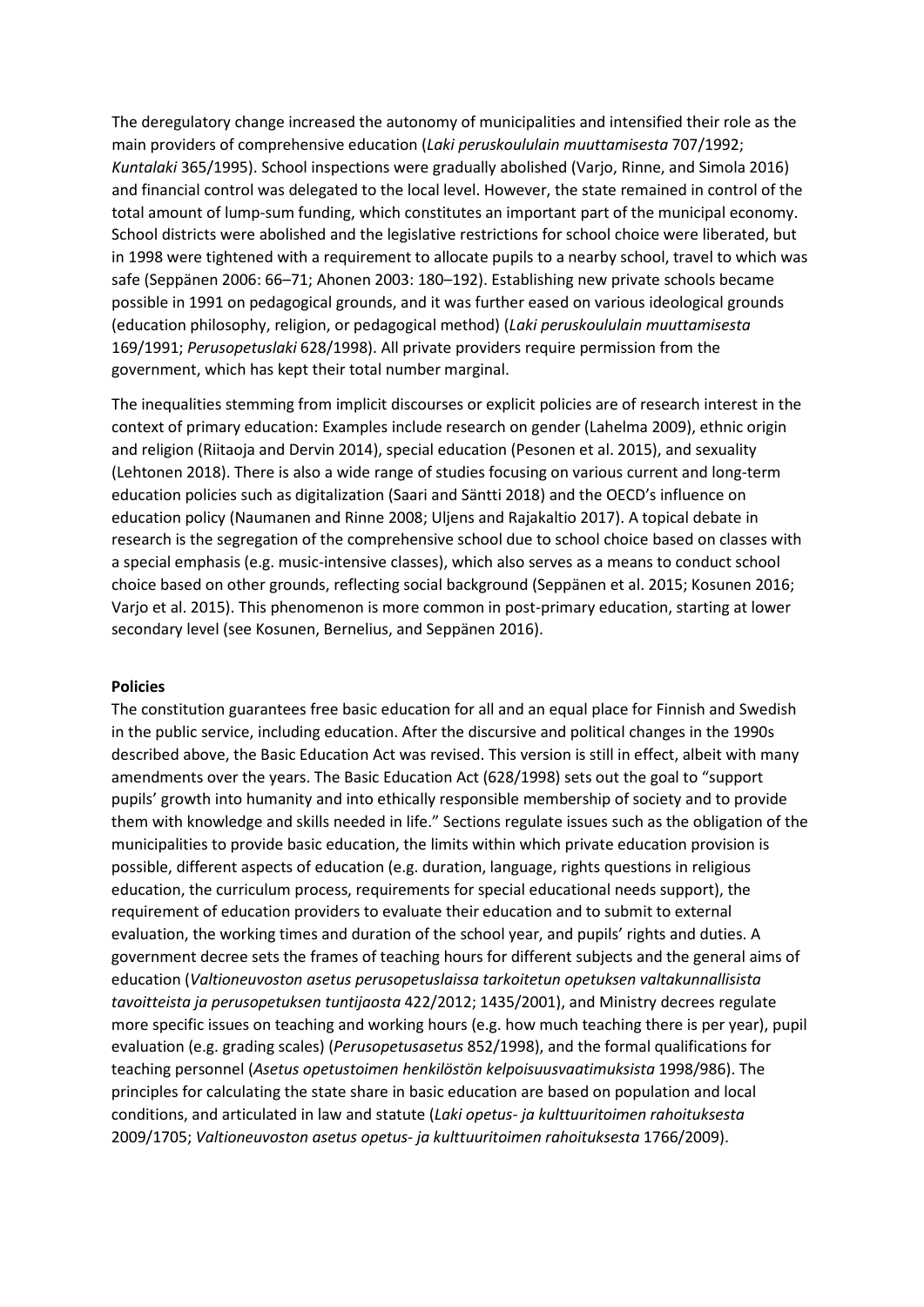The National Core Curriculum is the main content-steering policy instrument. The planning of the National Core Curriculum is delegated to the National Agency of Education. The curriculum obligates the providers to include their central aims as part of the education they provide. However, the providers of education and schools develop their own curricula.

The government program has become an increasingly important steering document since the 1990s (Tiili 2008). It is becoming the main instrument in steering education policy: The parallel plans for education are no longer drafted – the last was for the period 2012–2016 (Opetus- ja kulttuuriministeriö 2012). In addition to overall planning, the government program may also initiate special projects to address some specific issues in education (e.g. "Key projects" in the Strategic Programme (2015) of PM Juha Sipilä's government).

### **Governance**

The governance of Finnish primary education as part of the comprehensive schools is three-tiered. At the national level, the parliament, the government, and the Ministry of Education and Culture are responsible for legislation and general planning. In legislative changes at the national level, a consultation process involving relevant stakeholders is standard practice. Legal and financial decisions are the main instruments for steering education provision at municipal level.

The Regional State Administrative Agencies have supervisory tasks in relation to education and in monitoring how basic rights are realized in their region. Their main function is thus as an instance for appeal in these questions. Currently, a Government Bill (15/2017), as part of a large and ongoing health and social services reform, proposes to merge the Regional State Administrative Agencies, with the transfer of *municipalities'* responsibilities for health and social services to them. The result will be an emphasis on the role of education governance at the municipal level, and thus its emergence as a question in municipal elections.

Local-level governance is run by the 313 municipalities, which are responsible for the provision of basic services in their area, including education. Democratically elected municipal councils mandate municipal governments, which can assign an education board to lead local education provision. The local organization of governance varies depending on the size of the municipality. Largest cities, for example, have municipal agencies to govern education. The *municipalities* are responsible for the quality and quality monitoring of education, the drafting of a local curriculum based on the national core curriculum, and the allocation of funding from state and municipal sources.

Private education providers (registered associations or foundations) have the same governance responsibilities as other providers. They have no right to collect tuition fees, and all education and related services (such as school meals and books) must be free.

### **Links with other organizations**

In general discourse, the Trade Union of Teachers is considered one of the strongest unions. According to the union, the teachers' organization rate is around 90% (OAJ 2018); the general organization rate in Finland is 73% (Findikaattori 2018).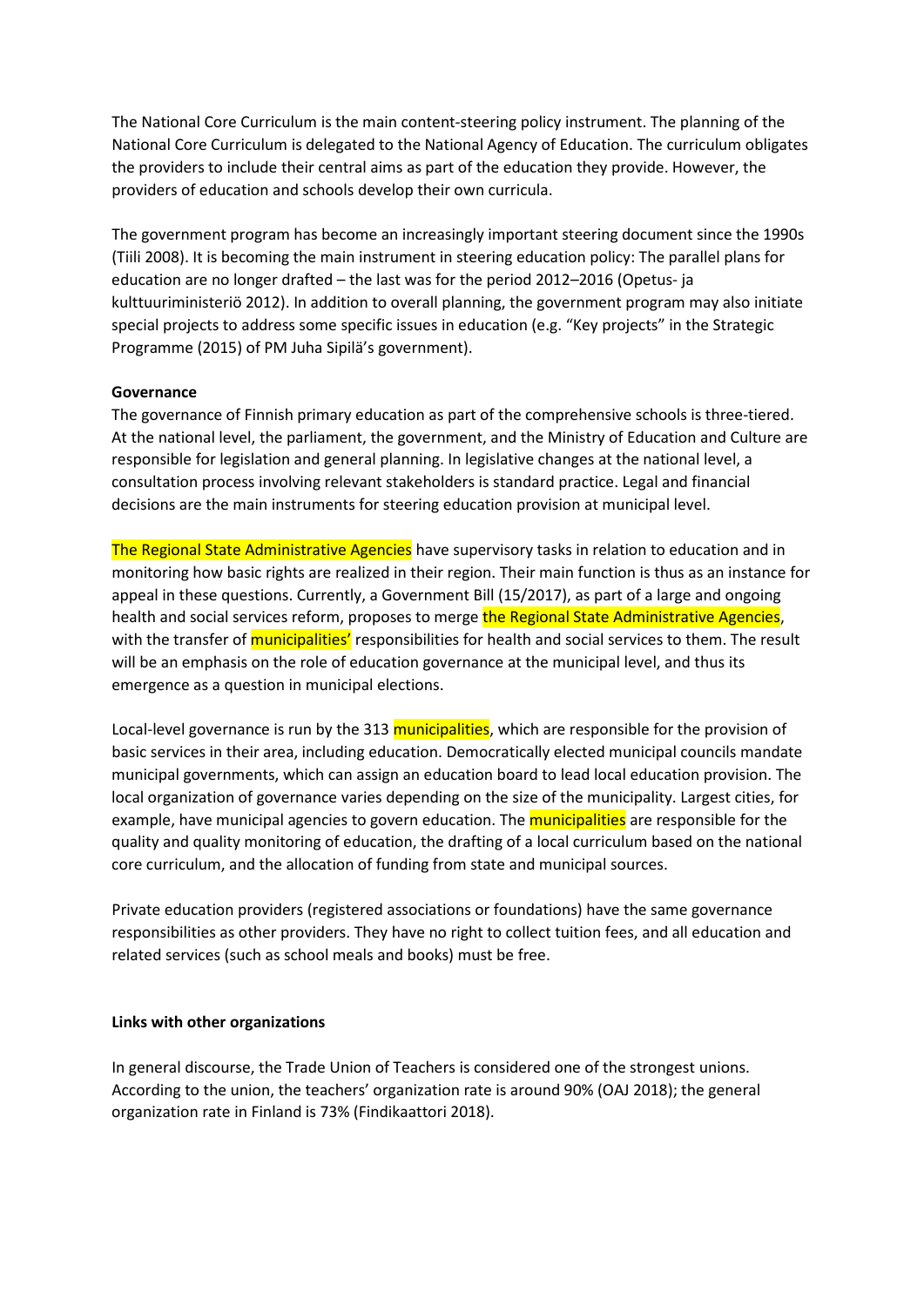The Finnish Education Evaluation Centre (2018) conducts sample-based evaluations of learning outcomes and thematic and system evaluation. These evaluations are used for development rather than ranking and competition (see Simola et al. 2017).

For the moment, there is little research on the role of private business in primary education and no published results. However, the question is timely – for example, in digital learning start-ups (Seppänen 2018).

# **Autonomy**

Comprehensive schools enjoy a large degree of autonomy. The national core curriculum is a framework, specified first in the municipality and then at the school level. The teacher makes the final interpretation. Teachers' work is not greatly regulated: There are no nationally standardized tests in comprehensive education and there is no inspection. Schools decide on learning materials (Simola et al. 2017; Säntti et al. 2017; Varjo et al. 2017).

# **Globalization**

In general terms, Finland has 'buffered' the international trends which strive for individual rights rather than collective equality (Simola et al. 2017); Finland has been described as a counter-example of what Sahlberg has called the Global Education Reform Movement promoting high-stakes testing, competition, control, and standards in education (Sahlberg 2011; Simola et al. 2013).

The effect of success in the PISA tests on the development of the comprehensive school is disputed. Contrary to Sahlberg's (2011) argument, Seppänen et al. (in print) suggest that comprehensive education policy during the new millennium has been noticeably active.

## **Further reading and online resources**

- Translation of the Basic Education Act: <https://www.finlex.fi/fi/laki/kaannokset/1998/en19980628>
- Finnish National Agency for Education page "Education policy": [https://www.oph.fi/english/education\\_system\\_education\\_policy](https://www.oph.fi/english/education_system_education_policy)
- Statistics Finland education statistics: [http://www.stat.fi/til/aiheet\\_en.html#kou](http://www.stat.fi/til/aiheet_en.html#kou)
- The National Core Curriculum (Finnish National Agency for Education): [https://www.oph.fi/english/curricula\\_and\\_qualifications/basic\\_education](https://www.oph.fi/english/curricula_and_qualifications/basic_education)
- Finnish Education Evaluation Centre (2018). Pre-primary and basic education: <https://karvi.fi/en/pre-primary-and-basic-education/>

## **References**

Ahonen, S. (2003), *Yhteinen koulu: tasa-arvoa vai tasapäisyyttä?* [Common School: Equality or Levelling Off?], Tampere: Vastapaino.

Asetus opetustoimen henkilöstön kelpoisuusvaatimuksista 1998/986 [Teaching Qualifications Decree 1998/986] (14.12.1998), Available at:<https://www.finlex.fi/fi/laki/ajantasa/1998/19980986> [accessed 14 December 2018].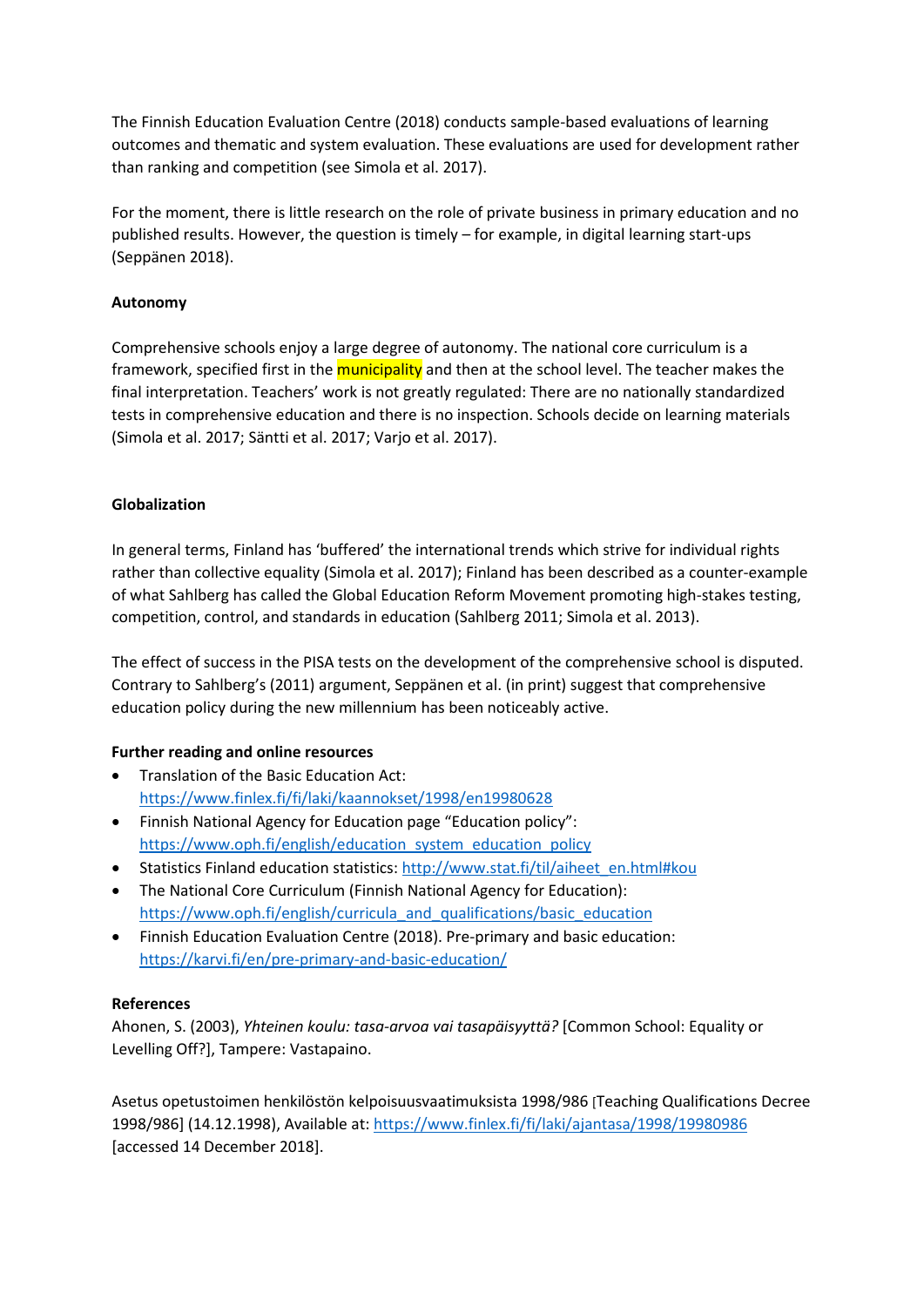Association of Finnish Local and Regional Authorities (2018*),* Finnish municipalities and regions, <https://www.localfinland.fi/expert-services/finnish-municipalities-and-regions> [accessed 29 November 2018].

Findikaattori (2018), Ammatillinen järjestäytyminen [Professional organisation], <https://findikaattori.fi/fi/table/36> [accessed 13 December 2018].

Finnish Education Evaluation Centre (2018), Pre-primary and basic education, [https://karvi.fi/en/pre](https://karvi.fi/en/pre-primary-and-basic-education/)[primary-and-basic-education/](https://karvi.fi/en/pre-primary-and-basic-education/) [accessed 13 December 2018].

Government Bill (15/2017), Hallituksen esitys eduskunnalle maakuntien perustamista ja sosiaali- ja terveydenhuollon järjestämisen uudistusta koskevaksi lainsäädännöksi sekä Euroopan paikallisen itsehallinnon peruskirjan 12 ja 13 artiklan mukaisen ilmoituksen antamiseksi, <https://www.finlex.fi/fi/esitykset/he/2017/20170015> [accessed 13 December 2018].

Kosunen, S., Bernelius, V., Seppänen, P., and Porkka, M. (2016), ´*School Choice to Lower Secondary Schools and Mechanisms of Segregation in Urban Finland´,Urban Education.* Available at: <https://doi.org/10.1177/0042085916666933> [accessed 14 December 2018].

Kosunen, S. (2016*), Families and the social space of school choice in Urban Finland*, Institute of Behavioural Sciences, Studies in Educational Sciences 267,Helsinki: University of Helsinki.

Kuntalaki [Act on Municipalities] 1995, 365/1995 (17 March 1995), Available at: <https://www.finlex.fi/fi/laki/alkup/1995/19950365> [accessed 14 December 2018].

Lahelma, E. (2009), ´Tytöt, pojat ja kysymys koulumenestyksestä [Boys, girls, and the question of school success]´, in Ojala,H., Palmu, T. and Saarinen, J. (eds.), *Sukupuoli ja toimijuus koulutuksessa* [Gender and agency in education), Tampere: Vastapaino, 136-156.

Laki opetus- ja kulttuuritoimen rahoituksesta [Act on the Financing of Educational and Cultural Provision] 2009, 1705/2009 (29 December 2009), Available at: <https://www.finlex.fi/fi/laki/ajantasa/2009/20091705> [accessed 14 December 2018].

Laki peruskoululain muuttamisesta 1991, 169/1991 [Act on Amending the Comprehensive School Act] (25 January 1991), Available at: <https://www.finlex.fi/fi/laki/alkup/1991/19910169>[accessed 14 December 2018].

Laki peruskoululain muuttamisesta 1992, 707/1992 [Act on Amending the Comprehensive School Act] (3 August 1992), Available at: https://www.finlex.fi/fi/laki/alkup/1992/19920707 [accessed 14 December 2018]

Lampinen, O. (2003), *Suomen koulutusjärjestelmän kehitys*. [The Development of the Education System] 3rd ed, Helsinki: Gaudeamus.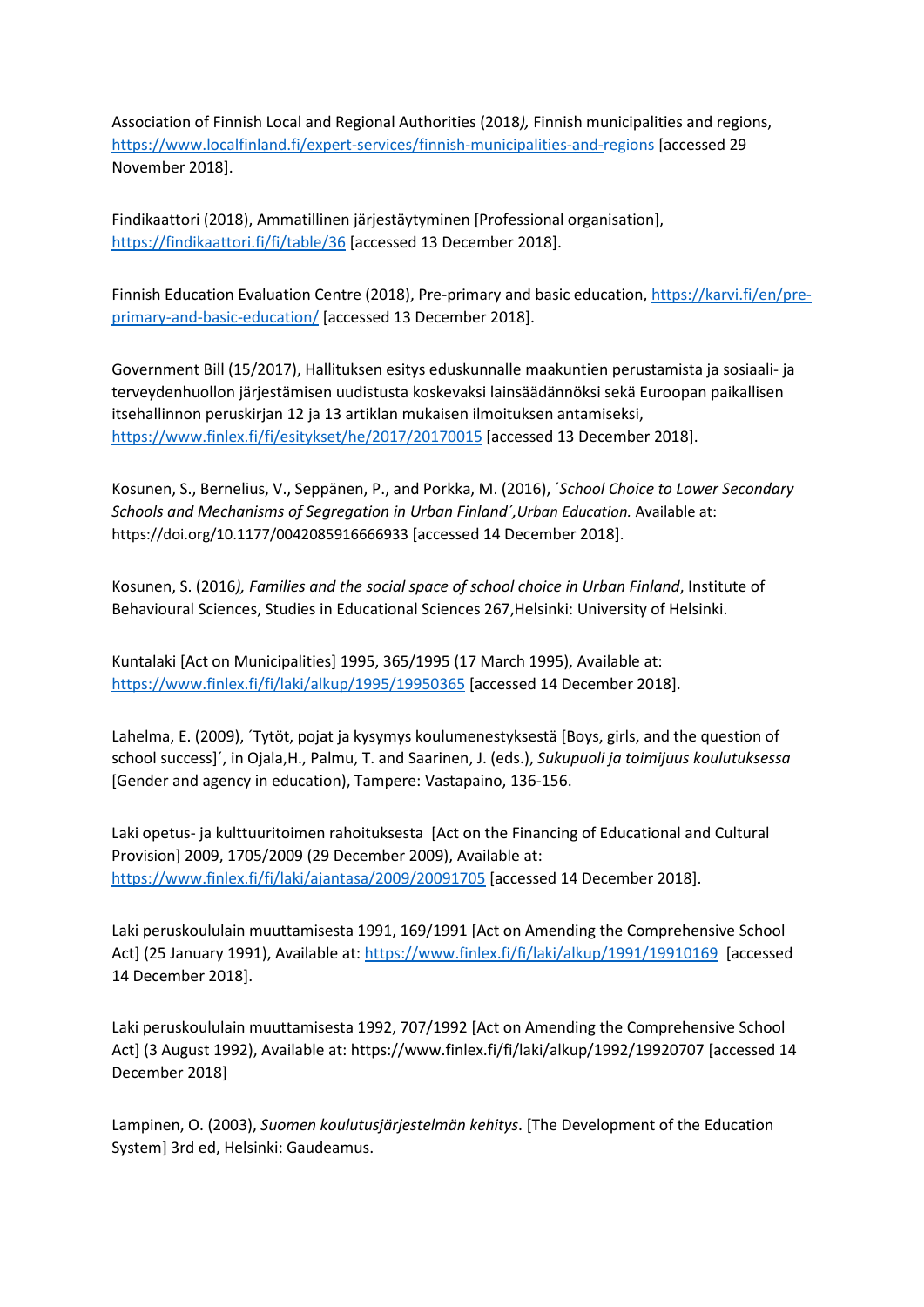Lehtisalo, L. & Raivola, R. (1999), *Koulutus ja koulutuspolitiikka 2000-luvulle*. [Bringing Education and Education Policy to the 21st century], Porvoo: WSOY.

Lehtonen, J. (2018), ´*Ei-heteroseksuaalisten poikien ja transnuorten kokemukset ja valinnat koulutuksessa* [Non-heterosexual boys and Transyouth Experiences and Choices in Education]´, in Kivijärvi, A., Huuki, T. and Lunabba, H. (eds.), *Poikatutkimus* [Research on boys], Tampere: Vastapaino, 121–145.

Naumanen, P. and Rinne, R. (2008), ´*Eurooppalainen koulutuspolitiikka ja Suomen linjaukset* [The European politics of education and Finnish policies]´, in Rinne, R., Jõgi, L., Leppänen, R., Korppas, M. and Klemelä, K. (eds.), *Suomalainen ja virolainen koulutus ja EU:n uusi koulutuspolitiikka*. Turun yliopiston kasvatustieteiden tiedekunnan julkaisuja A:208, Turku: Turun yliopiston kasvatustieteiden laitos.

OAJ (2018), OAJ members, Available at: https://www.oaj.fi/en/oaj/about-oaj/oaj-members/ [accessed 13 December 2018]

Opetus- ja kulttuuriministeriö [Ministry of Education and Culture] (2012), *Koulutus ja tutkimus vuosina 2011–2016*, *Kehittämissuunnitelma*, [Education and research in 2011–2016, A development plan], Opetus- ja kulttuuriministeriön julkaisuja 2012:1, Helsinki: Opetus- ja kulttuuriministeriö.

Perusopetusasetus [Basic Education Decree], 1998, 852/1998, Available at: https://www.finlex.fi/fi/laki/ajantasa/1998/19980852 [accessed 14 December 2018]. (20 November 1998)

Perusopetuslaki 628/1998 [Basic Education Act]. 21 August 1998.

Pesonen, H., Itkonen, T., Jahnukainen, M., Kontu, E., Kokko, T., Ojala T. and Pirttimaa, R. (2015), ´The Implementation of New Special Education Legislation in Finland*´, Educational Policy* 29(1): 162–178.

Riitaoja, A-L. and Dervin, F.(2014),´Interreligious dialogue in schools: beyond asymmetry and categorisation?´, *Language and Intercultural Communication,* 13 (1): 76-90.

Saari, A. and Säntti, J. (2018), ´The rhetoric of the 'digital leap' in Finnish educational policy documents´, *European Educational Research Journal,* 17(3): 442-457.

Sahlberg, P. (2011),´ The Fourth Way of Finland´, *Journal of Educational Change*, 12(1):173–185.

Sahlberg, P. (2011), 'PISA in Finland: An education miracle or an obstacle to change?', *CEPS Journal: Center for Educational Policy Studies Journal, 1*(3): 119–140.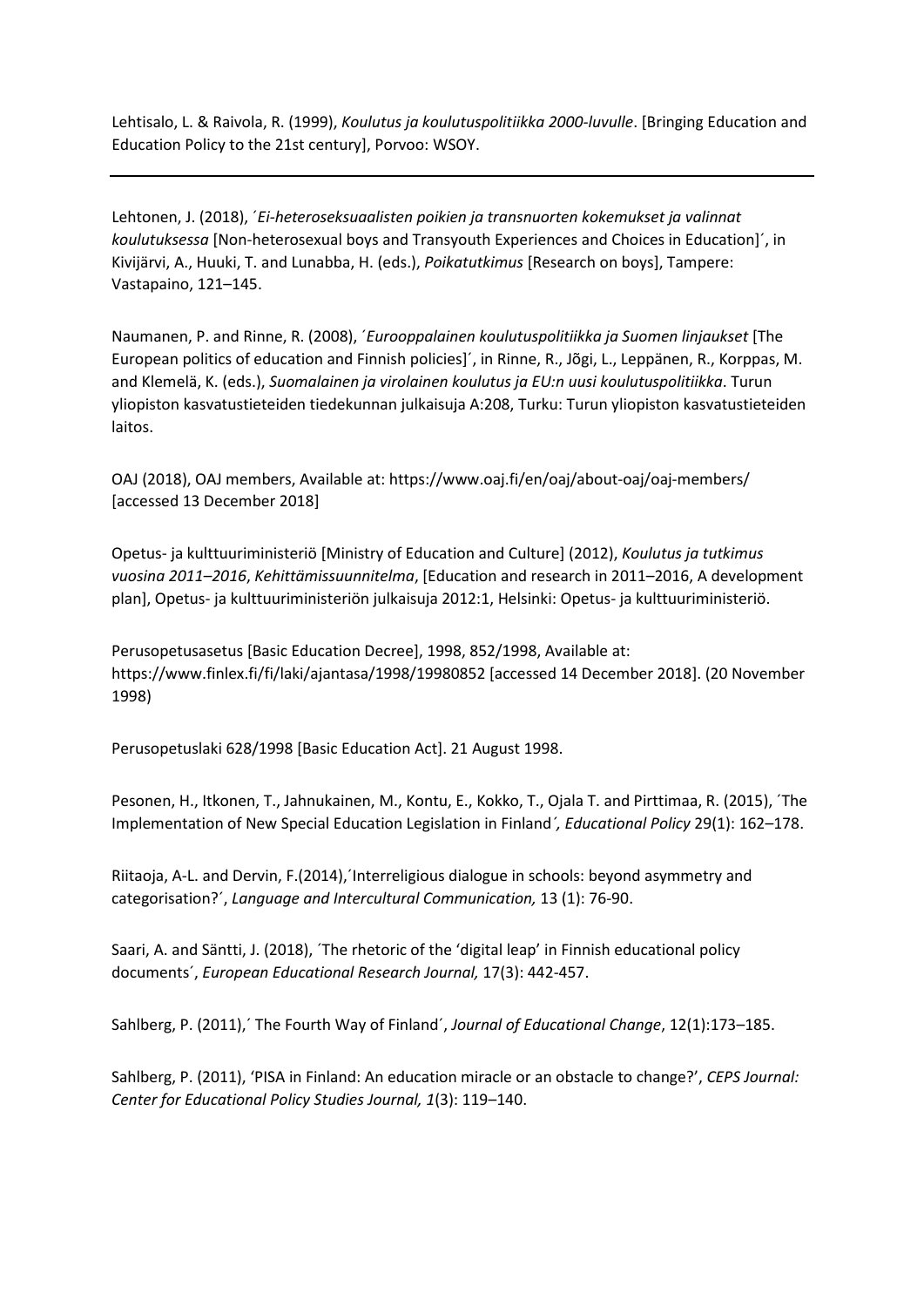Säntti, J., Puustinen, M. and Salminen, J. (2018), ´Theory and practice in Finnish teacher education: a rhetorical analysis of changing values from the 1960s to the present day´, *Teachers and Teaching: Theory and Practice,* 24(1)*:* 5-21.

Seppänen, P. (2018), ´Emerging edu-businesses in Finland reaching out to the globe´, *Presentation at the ECER 2018 conference*, [https://eera-ecer.de/ecer](https://eera-ecer.de/ecer-programmes/conference/23/contribution/45399/)[programmes/conference/23/contribution/45399/](https://eera-ecer.de/ecer-programmes/conference/23/contribution/45399/) [accessed 14 December 2018]

Seppänen, P. (2006), *Koulunvalintapolitiikka perusopetuksessa: Suomalaiskaupunkien koulumarkkinat kansainvälisessä valossa.* [School-Choice Policy in Comprehensive Schooling – School Markets of Finnish Cities in the International Perspective], Research in Educational Sciences 26, Turku: Finnish Educational Research Association.

Seppänen, P., Kalalahti, M., Rinne, R., and Simola, H. (2015), 'Suomalainen lohkoutuva peruskoulu vanhempien näkemänä' [The Finnish Segmenting Comprehensive School as Seen by Parents], in Seppänen, P., Kalalahti, M., Rinne, R. and Simola, H. (eds.), *Lohkoutuva peruskoulu: Perheiden kouluvalinnat, yhteiskuntaluokat ja koulutuspolitiikka* [Segmenting Comprehensive School: School Choices, Social Classes and Education Politics], Research in Educational Sciences 68. Jyväskylä: Finnish Educational Research Association, 511–529.

Seppänen, P., Rinne, R., Kauko, J., and Kosunen, S. (in print). 'PISA results' projection to education policy in Finland'. Edited by Gita Steiner-Khamsi and Florian Waldow.

Simola, H., Kauko, J., Varjo, J., Kalalahti, M. & Sahlström, F. (2017), *Dynamics in Education Politics. Understanding and explaining the Finnish case*, London: Routledge.

Simola, H., Rinne, R., Varjo, J. & Kauko, J. (2013), ´The paradox of the education race: How to win the ranking game by sailing to headwind´, *Journal of Education Policy*, 28(5): 612–633.

Strategic Programme (2015) of Prime Minister Juha Sipilä's Government 29 May 2015, Finland, a land of solutions, Government publications 12/2015, Helsinki: Edita.

Tiili, M. (2008), *Ministers as strategic political leaders? Strategic political steering after NPM reforms in Finland*, Acta Politica 34, Helsinki: Department of Political Science, University of Helsinki.

Uljens, M., Wolff, L-A. and Frontini, S. (2016), ´Finland: NPM resistance or towards European neowelfarism in education?´, in Gunter, H. M., Grimaldi, E., Hall D., and Serpieri, R. (eds.), *New Public Management and the Reform of Education: European Lessons for Policy and Practice,* London: Routledge, 39-52.

Valtioneuvoston asetus perusopetuslaissa tarkoitetun opetuksen valtakunnallisista tavoitteista ja perusopetuksen tuntijaosta, 2001, 1435/2001 [Government Decree on the National Objectives for